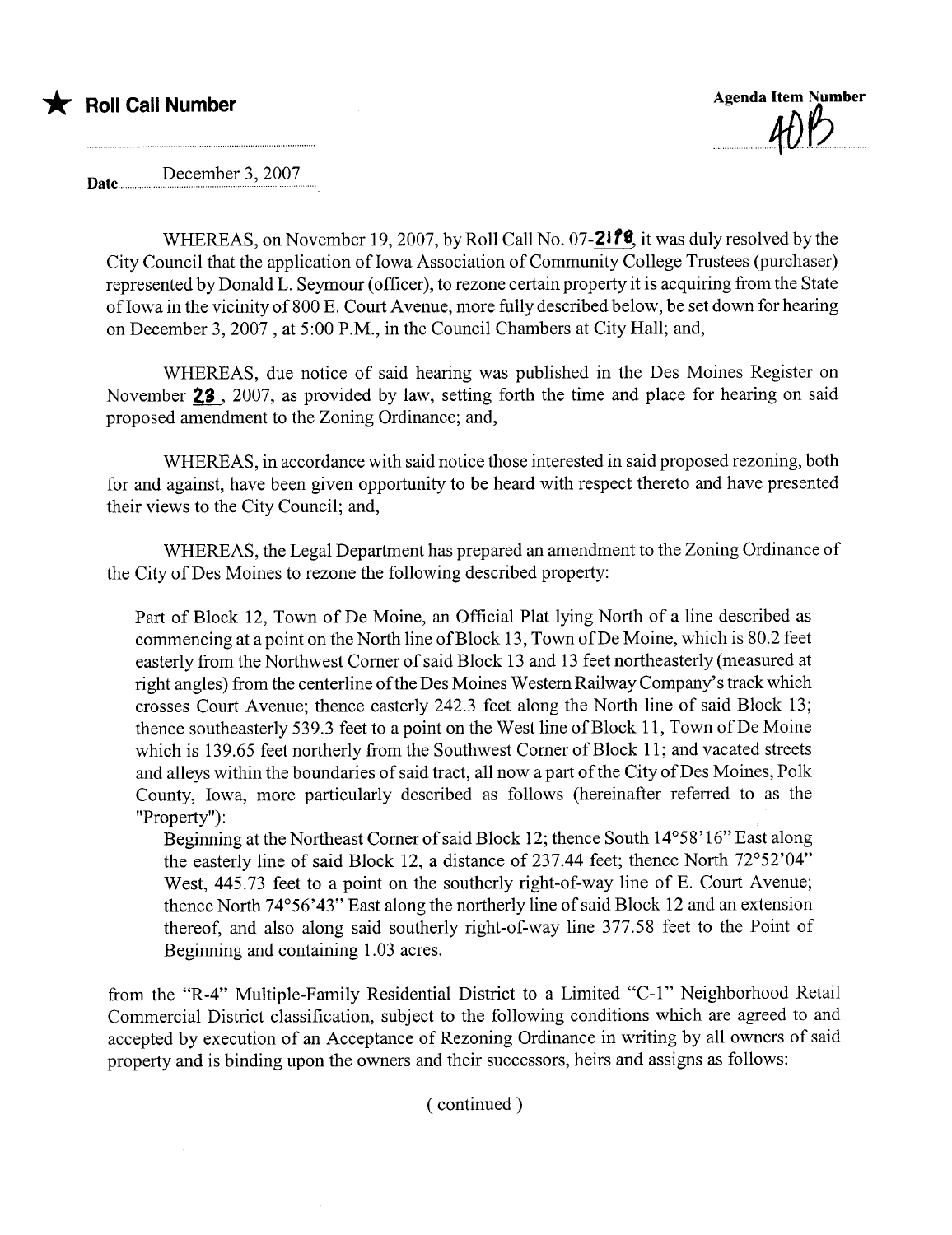

## Date December 3, 2007

A. No tree on the Property over 6" in caliper shall be removed or damaged until a Site Plan is approved by the City of Des Moines for the redevelopment of the Property.

-2-

B. A tree survey of all trees over 6" in caliper and a tree protection plan and shall be submitted as part of any Site Plan for the redevelopment of the Property.

NOW THEREFORE, BE IT RESOLVED, by the City Council of the City of Des Moines, Iowa, as follows:

1. Upon due consideration of the facts, statements of interested persons and arguments of counsel, the objections to the proposed rezoning of the Property to a Limited "C-1" Neighborhood Retail Commercial District are hereby overruled, and the hearing is closed.

2. The proposed rezoning is hereby found to be in conformance with the Des Moines 2020 Community Character Land Use Plan.

MOVED by passage of the rezoning ordinance. to adopt and approve the rezoning, subject to final

..

FORM APPROVED:

Roger K. Brown Assistant City Attorney G:\SHAREDILEGALIBROWNWORKIRZONINGIIACC.doc

| <b>COUNCIL ACTION</b> | <b>YEAS</b> | <b>NAYS</b>     | <b>PASS</b> | <b>ABSENT</b> |
|-----------------------|-------------|-----------------|-------------|---------------|
| <b>COWNIE</b>         |             |                 |             |               |
| <b>COLEMAN</b>        |             |                 |             |               |
| <b>HENSLEY</b>        |             |                 |             |               |
| <b>KIERNAN</b>        |             |                 |             |               |
| <b>MAHAFFEY</b>       |             |                 |             |               |
| <b>MEYER</b>          |             |                 |             |               |
| <b>VLASSIS</b>        |             |                 |             |               |
| <b>TOTAL</b>          |             |                 |             |               |
| <b>MOTION CARRIED</b> |             | <b>APPROVED</b> |             |               |

............ .................. .................. ... ............................. ~.........

Mayor

## **CERTIFICATE**

I, DIANE RAUH, City Clerk of said City hereby certify that at a meeting of the City Council of said City of Des Moines, held on the above date, among other proceedings the above was adopted.

IN WITNESS WHEREOF, I have hereunto set my hand and affixed my seal the day and year first above written.

City Clerk